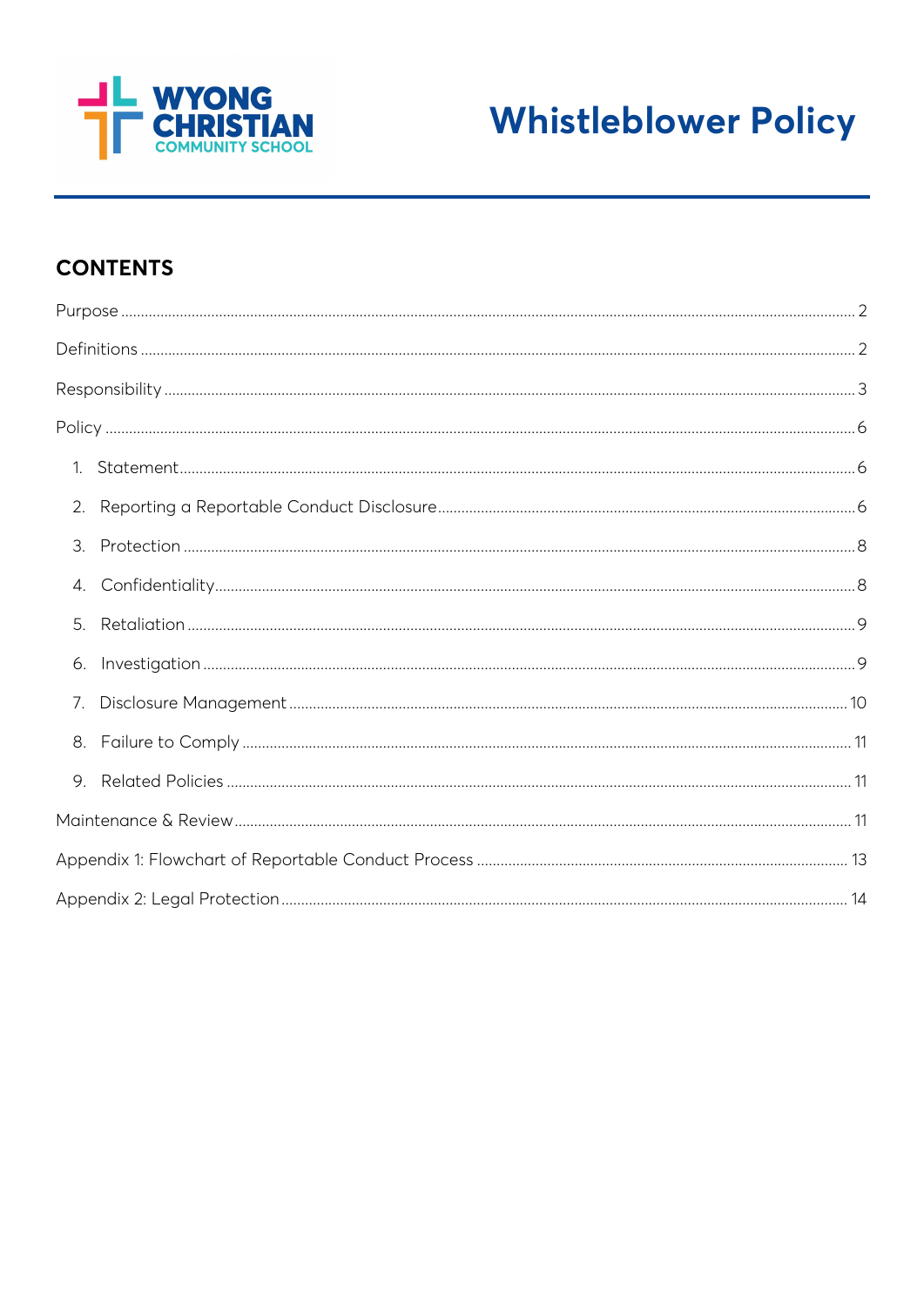## <span id="page-1-0"></span>**PURPOSE**

As a Christian School, Wyong Christian Community School (WCCS) is committed to honouring the name of Christ in all it does. Our Christian faith underpins our ongoing commitment to promoting and maintaining an open working environment in which our Board, employees, school community, volunteers and contractors are able to report instances of unacceptable, undesirable, unlawful or unethical conduct without fear of intimidation or reprisal.

The objective of this policy is to encourage reporting of reportable conduct that is of legitimate concern by providing a convenient and safe reporting mechanism, and protection for people who make serious disclosures. In doing so, WCCS will ensure compliance with the requirements of the Corporations Act 2001 (Cth) (Corporations Act).

This policy applies to all current and former WCCS: directors, employees, volunteers, contractors, consultants, suppliers of services or goods and their employees, associates, and spouses, relatives and dependants of any of the above.

## <span id="page-1-1"></span>**DEFINITIONS**

**WCCS:** Wyong Christian Community School

**Whistleblowing:** disclosure by (or for) a witness of actual or suspected reportable conduct.

**Whistleblower:** a person who reports wrongdoing in accordance with this policy.

**Reportable conduct:** is conduct that includes but is not limited to:

- breaches legislation, regulations or local government by-laws or is otherwise illegal (including whistleblower laws, corporation laws, theft, drug sale/use, violence or threatened violence, harassment or intimidation, or criminal damage against property);
- an offence against any other law of the Commonwealth that is punishable by imprisonment for a period of 12 months or more;
- corrupt or an abuse of public trust or position as a public official;
- dishonest, fraudulent or corrupt behaviour such as falsification of records, contracts or data, adopting questionable or improper accounting practices or bribery;
- perverting the course of justice;
- action that unreasonably endangers health and safety or the environment;
- maladministration (e.g. unjust, based on improper motives, is unreasonable, oppressive or negligent);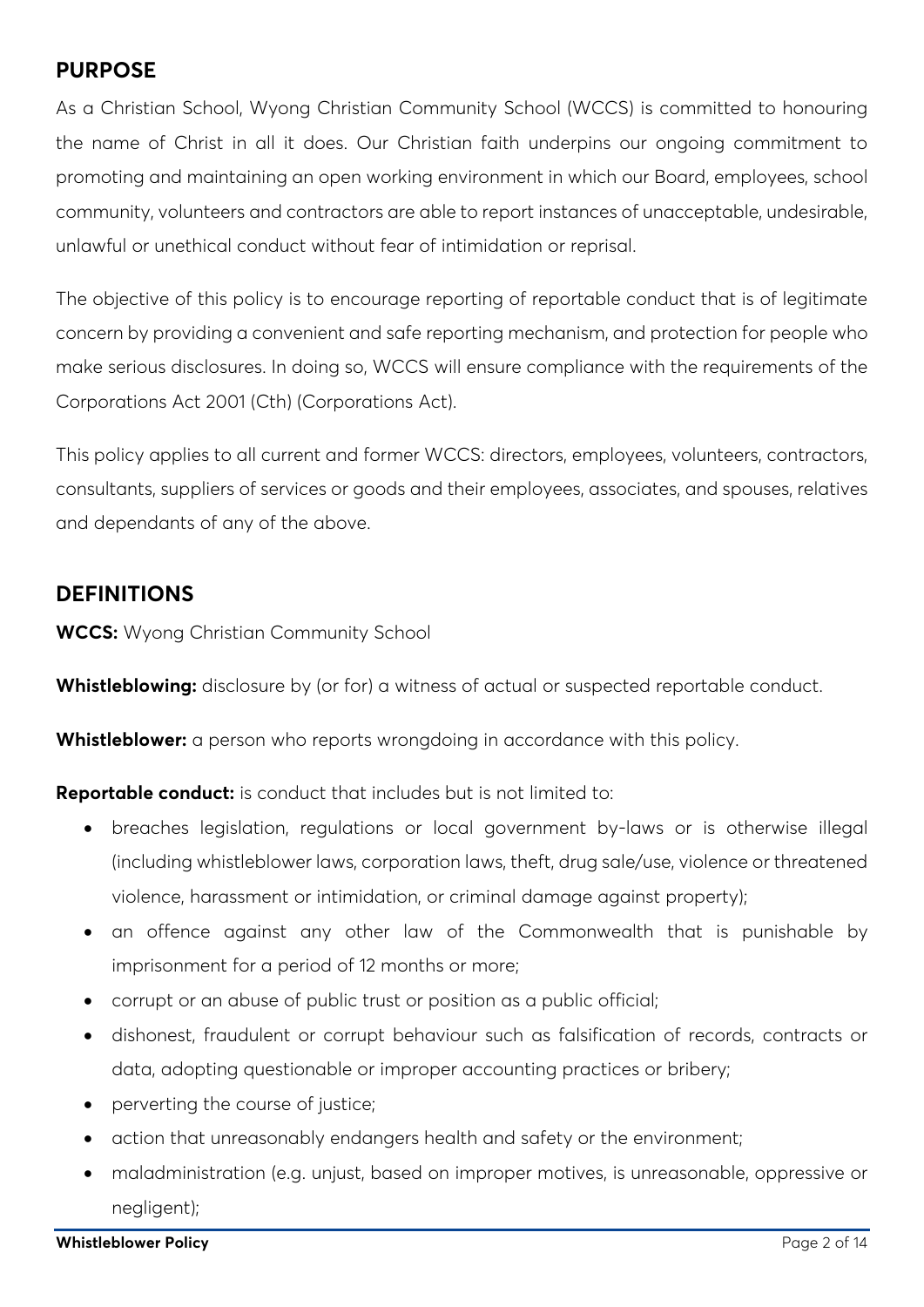- serious or substantial waste (including public money or public property);
- gross mismanagement or repeated breaches of administrative procedures;
- financial or non-financial loss detrimental to the interests of WCCS;
- behaviour contrary to, or is a breach of any provision of the WCCS School Company Constitution, WCCS policies or Codes of Conduct, or generally recognised principles of ethics;
- potential damage to an employee or person, such as unsafe work practices or substantial wasting of School resources;
- causing damage to the reputation of the School; or
- serious improper conduct or an improper state of affairs.

## <span id="page-2-0"></span>**RESPONSIBILITY**

### **1. Whistleblowers**

Protection is available to whistleblowers who disclose an act of reportable conduct that is made with reasonable grounds to believe it is true.

To ensure that all employees are treated fairly and that resources are not wasted, protection is not available where the disclosure is:

- trivial or vexatious in nature with no substance. This will be treated in the same manner as a false report and may itself constitute reportable conduct.
- unsubstantiated allegations which are found to have been made maliciously, or knowingly to be false. These will be viewed seriously and may be subject to disciplinary action that could include dismissal, termination of service or cessation of a service or client relationship.

A whistleblower must provide information to assist any inquiry/investigation of the reportable conduct being disclosed. Making a disclosure may not protect the whistleblower from the consequences flowing from involvement in the reportable conduct itself. A person's liability for their own conduct is not affected by their report of that conduct under this policy. However active cooperation in the investigation, an admission and remorse may be taken into account when considering disciplinary or other action.

Even though a whistleblower may be implicated in the reportable conduct they must not be subjected to any actual or threatened retaliatory action or victimisation in reprisal for making a report under this policy.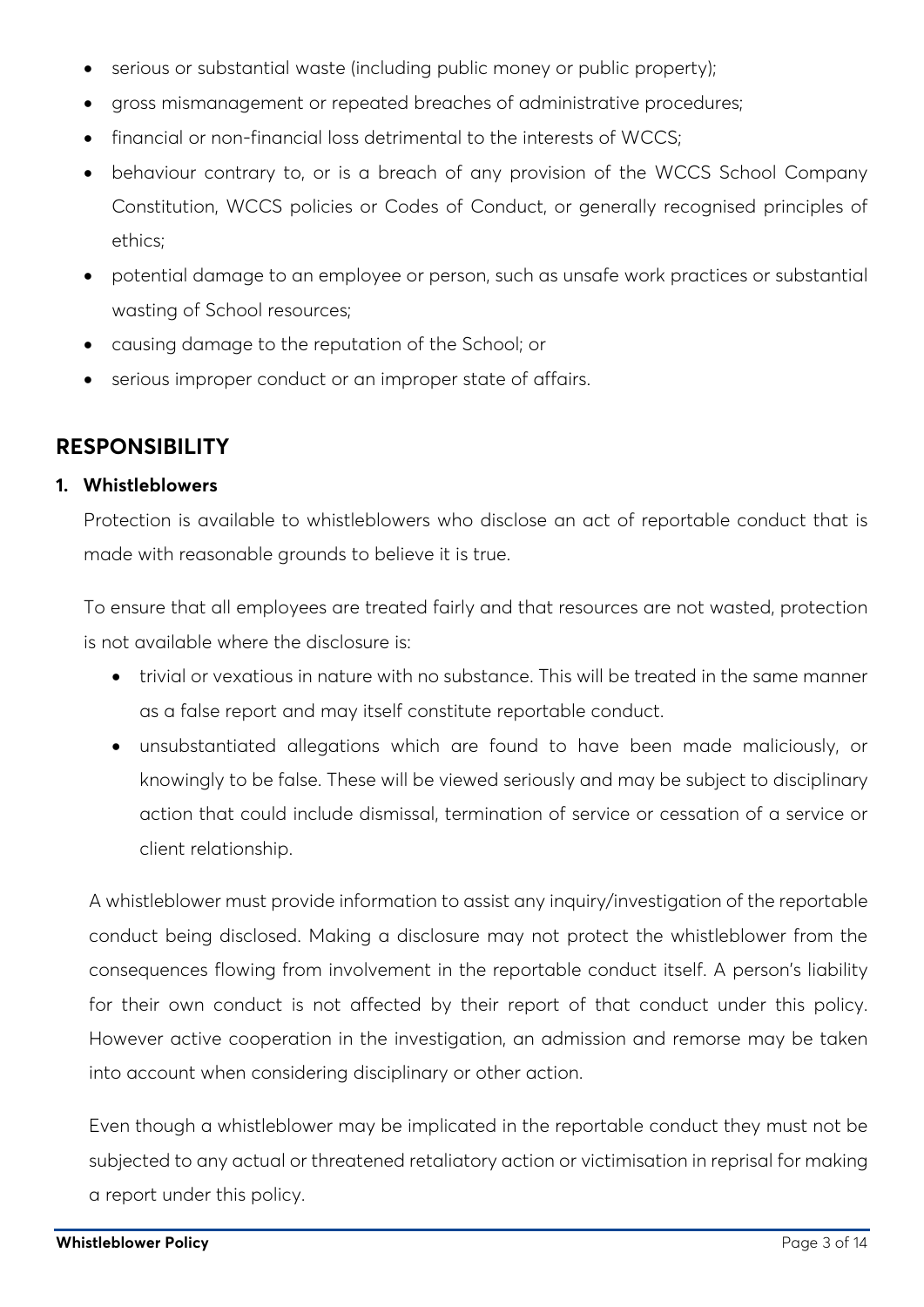### **2. Whistleblower Protection Officer**

If the whistleblower wishes, a Whistleblower Protection Officer may be appointed who is a director, senior manager, or employee to support and provide protection to the whistleblower according to this policy. This Whistleblower Protection Officer will be determined on a caseby-case basis.

The Whistleblower Protection Officer must have a direct reporting line to the Protected Disclosure Coordinator. The Whistleblower Protection Officer will provide mentoring and other support deemed necessary by the Whistleblower Protection Officer.

The Whistleblower Protection Officer is responsible for keeping the whistleblower informed of the progress and outcomes of the inquiry/investigation subject to considerations of privacy of those against whom a disclosure has been made.

### **3. Whistleblower Reporting Officer**

A Whistleblower Reporting Officer is a member of the Senior Leadership who is responsible for receiving whistleblower disclosures of reportable conduct and informing the Protected Disclosures Coordinator. The Whistleblower Reporting Officer must notify the Protected Disclosures Coordinator of disclosure allegations. Alternatively, if the disclosure contains allegations against any Wyong Christian Community School Executive, or where the whistleblower has a reasonable belief that the Whistleblower Reporting Officer is not sufficiently independent, a report should be made to: The Chairperson of the WCCS School Board

### **4. Integrity Contact**

The Integrity Contact is an alternative reporting channel to who can receive disclosures of reportable conduct as well as unresolved reports of wrongdoing. Aside from providing advice about wrongdoing reporting, the Integrity Contact will take a reportable conduct disclosure to the Protected Disclosures Coordinator on behalf of the whistleblower.

The Integrity Contact is structured to be independent contact so that an objective assessment of the disclosure can be made. The Integrity Contact (Chairperson of the WCCS School Board) may be contacted by email at: [board@wyongccs.nsw.edu.au](mailto:board@wyongccs.nsw.edu.au)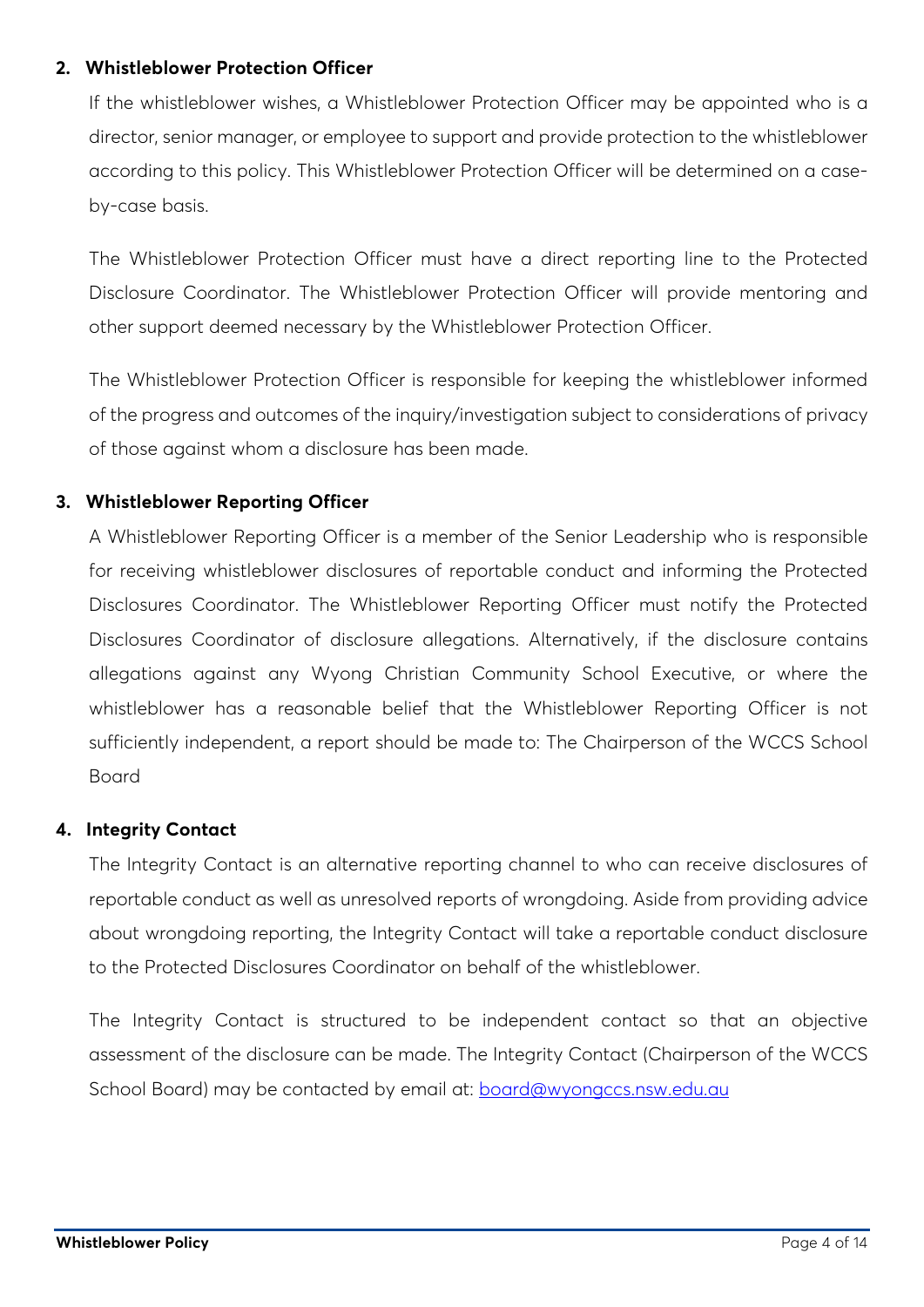### **5. Protected Disclosures Coordinator**

The Protected Disclosures Coordinator is the WCCS Company Secretary. The Protected Disclosures Coordinator receives particulars about all whistleblower events and performs the following functions:

- appoints a Whistleblower Protection Officer if requested by the whistleblower;
- arranges for an inquiry/investigation into the disclosures made by the whistleblower by nominating either an internal or external investigator;
- ensures appropriate government agencies are notified about whistleblower events where required;
- be satisfied that each disclosure of wrongdoing they received was appropriately inquired into or investigated;
- be satisfied that action taken in response to the inquiry/investigation is appropriate to the circumstances;
- provide governance oversight over any inquiry/investigation into retaliatory action taken against the whistleblower;
- maintains the full report on each disclosure including: the allegation, any statements of relevant evidence and supportive documents of the investigation; and
- maintains a Whistleblower Register for trend analysis and to identify systemic issues requiring attention.

### **6. Investigator**

The Investigator is appointed by the Protected Disclosures Coordinator and may be internal or external to the WCCS. The Investigator must have internal independence of line management in the area affected by the reportable conduct disclosure. The internal investigator may be a member of the Senior Leadership team or a member of the WCCS School Board. The Investigator may second the expertise of other members of the WCCS or the WCCS School Board to assist in the investigation and may seek the advice of internal or external experts as required.

### **7. Staff**

All staff who receive a disclosure about reportable conduct must notify the Whistleblower Reporting Officer or Chairperson of the WCCS School Board and provide particulars and maintain confidentiality about the issue raised. The Whistleblower Reporting Officer or Chairperson will then inform the Protected Disclosures Coordinator to arrange for investigation of the reportable conduct disclosure.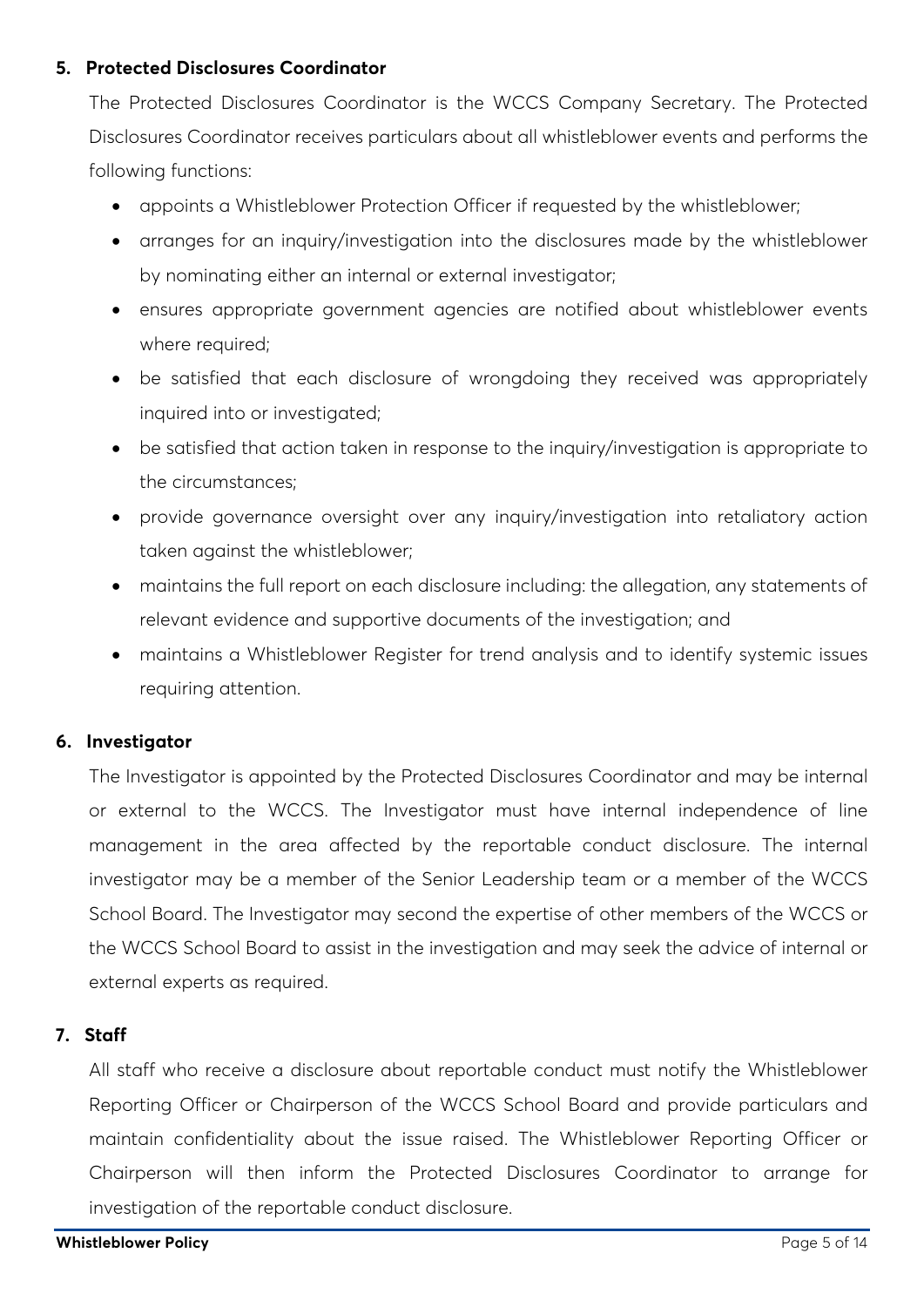## <span id="page-5-0"></span>**POLICY**

### <span id="page-5-1"></span>**1. Statement**

WCCS is committed to maintaining the highest standards of conduct and integrity and to promoting and supporting a culture of honest and ethical behaviour, corporate compliance and good corporate governance.

People who have a working relationship with WCCS are often the first to realise that there may be something seriously wrong. However, they may not wish to speak up for fear of appearing disloyal or may be concerned about being victimised or subject to reprisals for reporting wrongdoing.

WCCS encourages the reporting of any instances of suspected unethical, illegal, fraudulent or undesirable conduct involving WCCS and provides protections and measures so that those persons who make a report may do so confidentially and without fear of intimidation, disadvantage or reprisal. This process is outlined in Appendix 1.

When a person makes a disclosure:

- their identity must remain confidential according to their wishes;
- they will be fairly treated and protected from reprisal, discrimination, harassment or victimisation for making the disclosure;
- an independent internal inquiry or investigation will be conducted;
- issues identified from the inquiry/investigation will be resolved and/or rectified;
- they will be informed about the outcome; and
- any retaliation for having made the disclosure will be treated as serious wrongdoing under this policy.

### <span id="page-5-2"></span>**2. Reporting a Reportable Conduct Disclosure**

### **2.1 Internal whistleblowers (current or former Directors, employees, volunteers, contractors or consultants)**

Internal whistleblowers are encouraged to report their concerns to their supervisor or the Whistleblower Reporting Officer to seek an immediate response. Where the internal whistleblower believes this is not appropriate, then an alternative reporting mechanism is available. (See 1.3 below)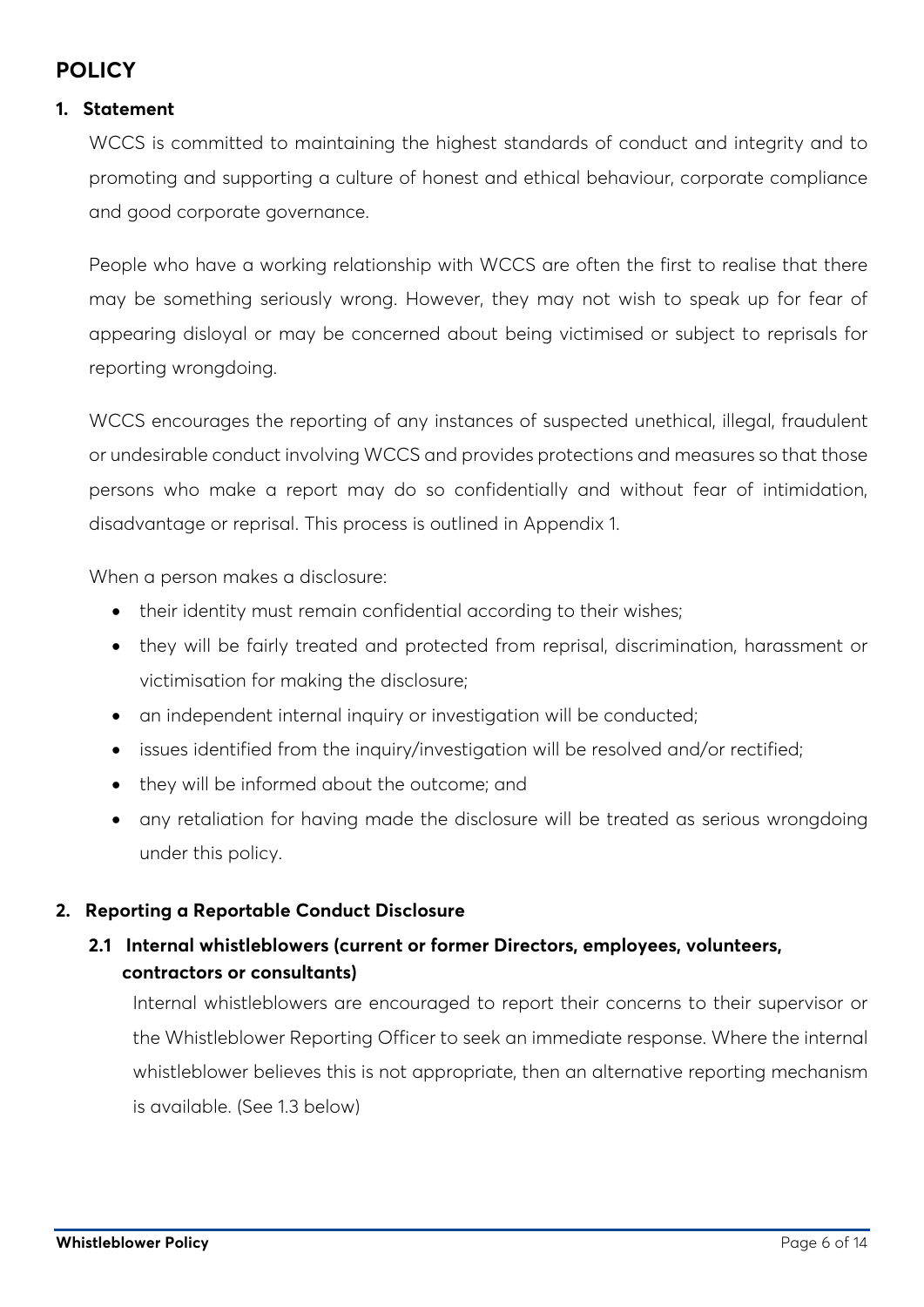### **2.2 External whistleblowers (other people with a relationship with WCCS, e.g., clients & suppliers)**

Where an external whistleblower is reluctant to report their concerns for fear of retribution, they can report their concerns to a higher level of management other than the person in WCCS that they ordinarily deal with. Where this is not appropriate, an alternative reporting mechanism is available. (See 1.3 below)

### **2.3 Alternative reporting**

Alternative reporting to normal channels are available where:

- the normal reporting channel is considered inappropriate to the circumstances;
- WCCS's line management was notified but failed to deal with it; or
- the person or organisation disclosing reportable conduct is concerned about possible retaliation.

In any of these circumstances;

- an internal whistleblower may provide the report of reportable conduct directly to:
	- o the Whistleblower Reporting Officer;
	- o the Integrity Contact; or
	- o a person or entity who is eligible to receive the disclosure under the Corporations Act 2001.
- an external whistleblower (people or organisations with a relationship with Wyong Christian Community School) may provide the report of reportable conduct to:
	- o the Integrity Contact; or
	- o a person or entity who is eligible to receive the disclosure under the Corporations Act 2001.

### **2.4 Other Complaint Mechanisms**

This policy is in addition to:

- Grievance procedures for employees, which is for all staff to raise any matters they may have in relation to their work or their work environment, other persons, or decisions affecting their employment. This policy does not replace other reporting structures such as those for dispute resolution, discrimination, victimisation or matters relating to workplace bullying or harassment.
- Standard complaint mechanisms for clients or volunteers.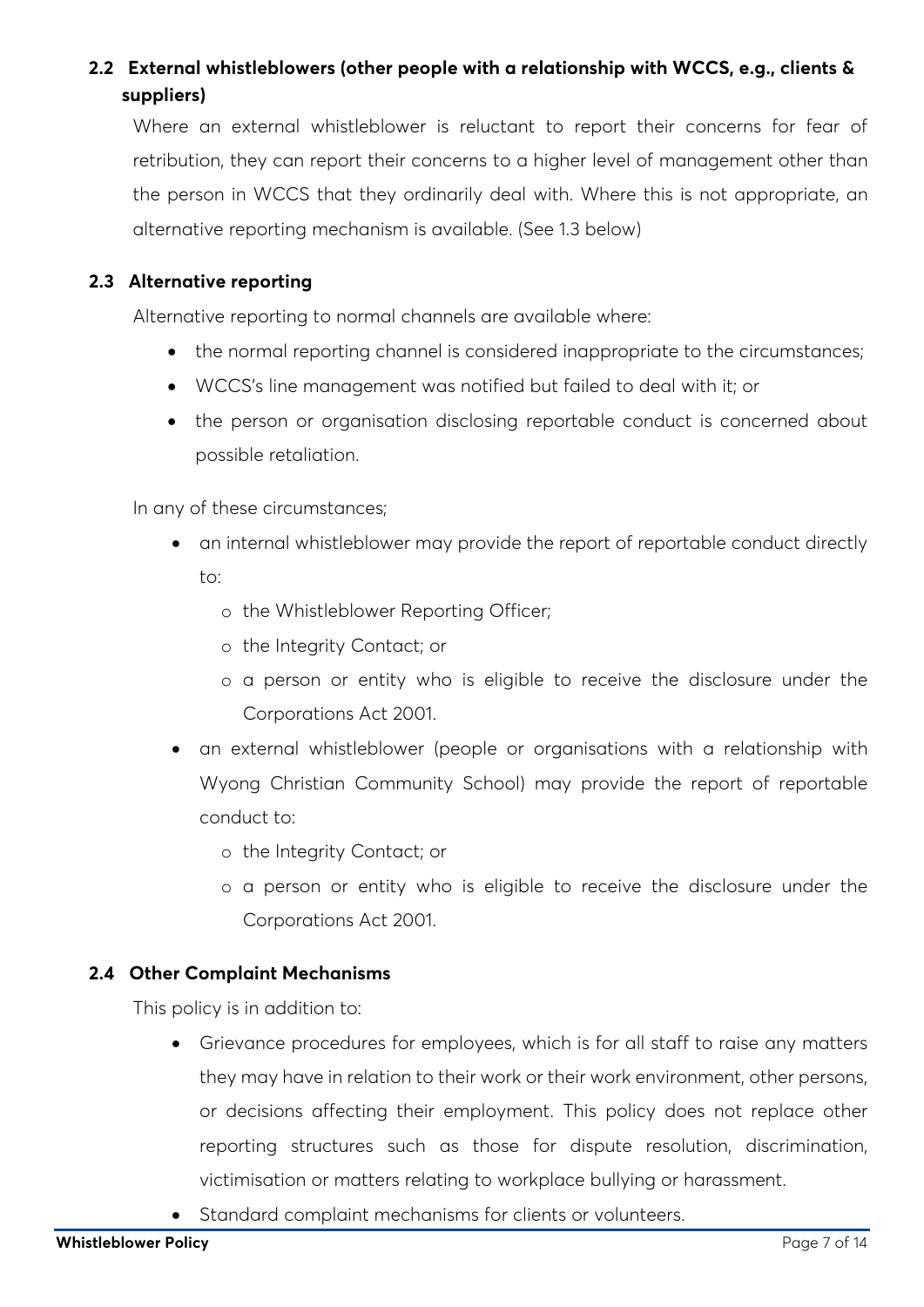• Any exercising of rights under the terms of their contract by contractors and suppliers.

An exception to this is where the issue of reportable conduct of a serious nature, yet the existing reporting system failed to attend to the issue or has processed it in a substantially inappropriate, grossly unfair or heavily biased manner.

### **2.5 Anonymous Reporting**

Anonymous reports of wrongdoing are accepted under this policy. Anonymous reports have significant limitations that may inhibit a proper and appropriate inquiry or investigation. These limitations include the inability to provide feedback on the outcome and/or to gather additional particulars to assist the inquiry/investigation. Specific protection mechanisms may be difficult to enforce if you choose to remain anonymous.

### <span id="page-7-0"></span>**3. Protection**

Not all disclosures of serious reportable conduct are protected at law. To meet the WCCS's philosophy of accepting tip-offs from anyone, WCCS adopts the principle of providing protection to people or organisations with a relationship (or a former relationship as an officer, employee or contractor) with the school:

- at least to the extent of protection at law; and
- a brief summary of legal protection is at Appendix 2.

### <span id="page-7-1"></span>**4. Confidentiality**

WCCS will not disclose a whistleblower's identity unless:

- it is necessary to further an investigation and the whistleblower consents to the disclosure, and/or
- the disclosure is required or authorised by law.

When a report is investigated it may be necessary to reveal its substance to people such as other WCCS personnel, external persons involved in the investigation process and, in appropriate circumstances, law enforcement agencies.

It will be necessary to disclose the facts and substance of a report to a person who may be the subject of the report as it is essential for natural justice to prevail. Although confidentiality is maintained, in some circumstances, the source of the reported issue may be obvious to a person who is the subject of a report.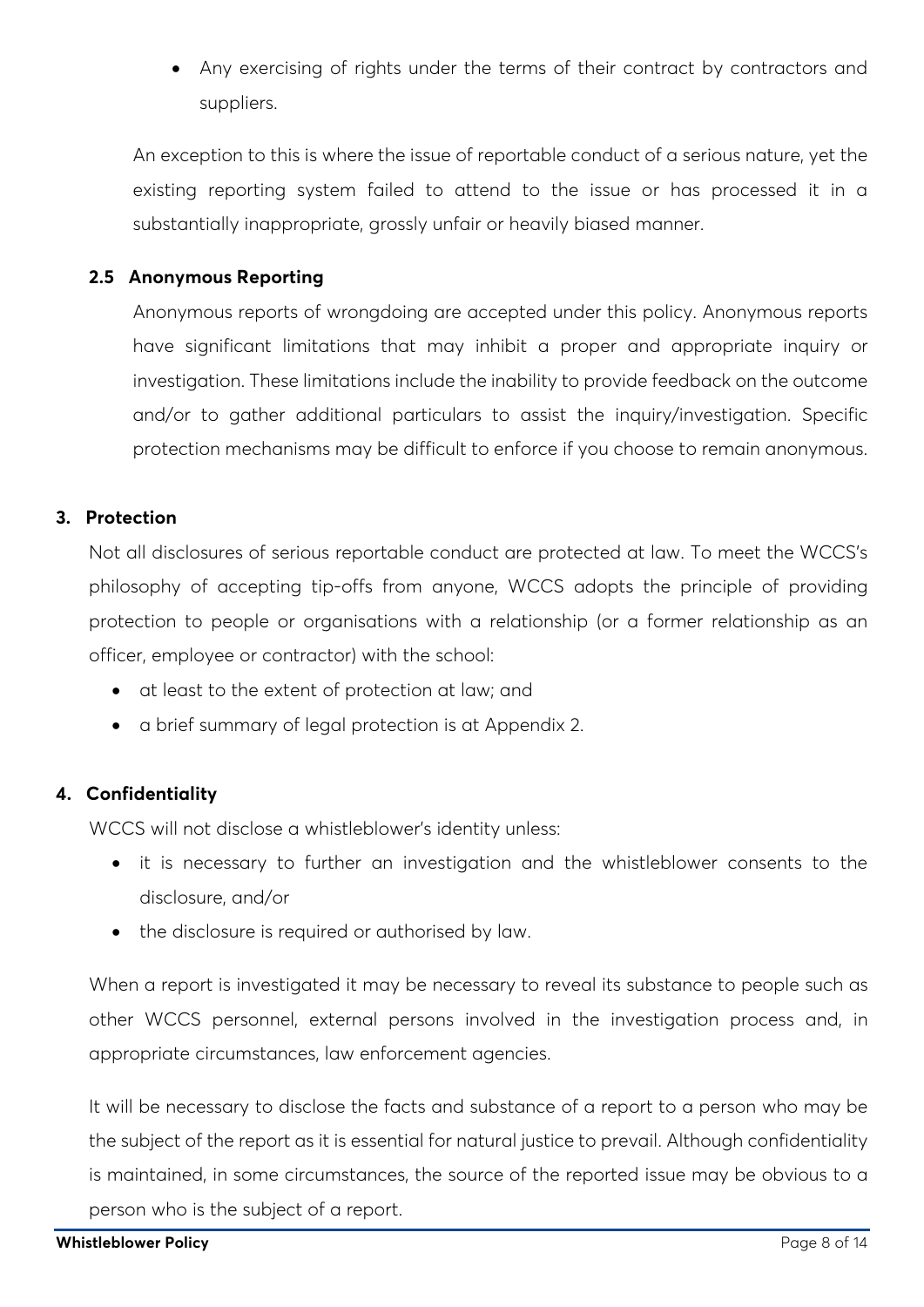WCCS will take reasonable precautions to store any paper or electronic records relating to a report of wrongdoing securely and to restrict access to authorised persons only.

Unauthorised disclosure of information that could prejudice confidentiality and identify a whistleblower will be regarded seriously and may result in disciplinary action and where applicable, WCCS will notify the Australian Federal Police.

### <span id="page-8-0"></span>**5. Retaliation**

WCCS will not tolerate any retaliatory action or threats of retaliatory action against a whistleblower, or against a whistleblower's colleagues, employer (if a contractor, consultant, or supplier) or relatives. For example, a whistleblower must not be disadvantaged or victimized for having made the report by:

- dismissal or termination of services or supply;
- demotion;
- discrimination, victimization or harassment;
- damage to a person's reputation, business or financial position;
- current or future bias; or
- threats of any of the above.

Any such retaliatory action or victimisation in reprisal for a disclosure made under this policy will be treated as serious misconduct and will result in disciplinary action, which may include dismissal. In some circumstance it may be illegal; in which case WCCS will notify Police.

### <span id="page-8-1"></span>**6. Investigation**

All reports of alleged or suspected reportable conduct made under this policy to a Whistleblower Protected Disclosure Coordinator will be properly assessed, and if appropriate, inquired into or independently investigated - with an objective of gathering evidence relating to the claims made by the whistleblower. That evidence may substantiate or refute the claims made.

The investigation will be conducted in an objective and fair manner, and as is reasonable and appropriate having regard to the nature of the disclosure and the circumstances. Where a report is submitted anonymously, the investigator will conduct the investigation and its enquiries based on the information provided to it. However, anonymity can sometimes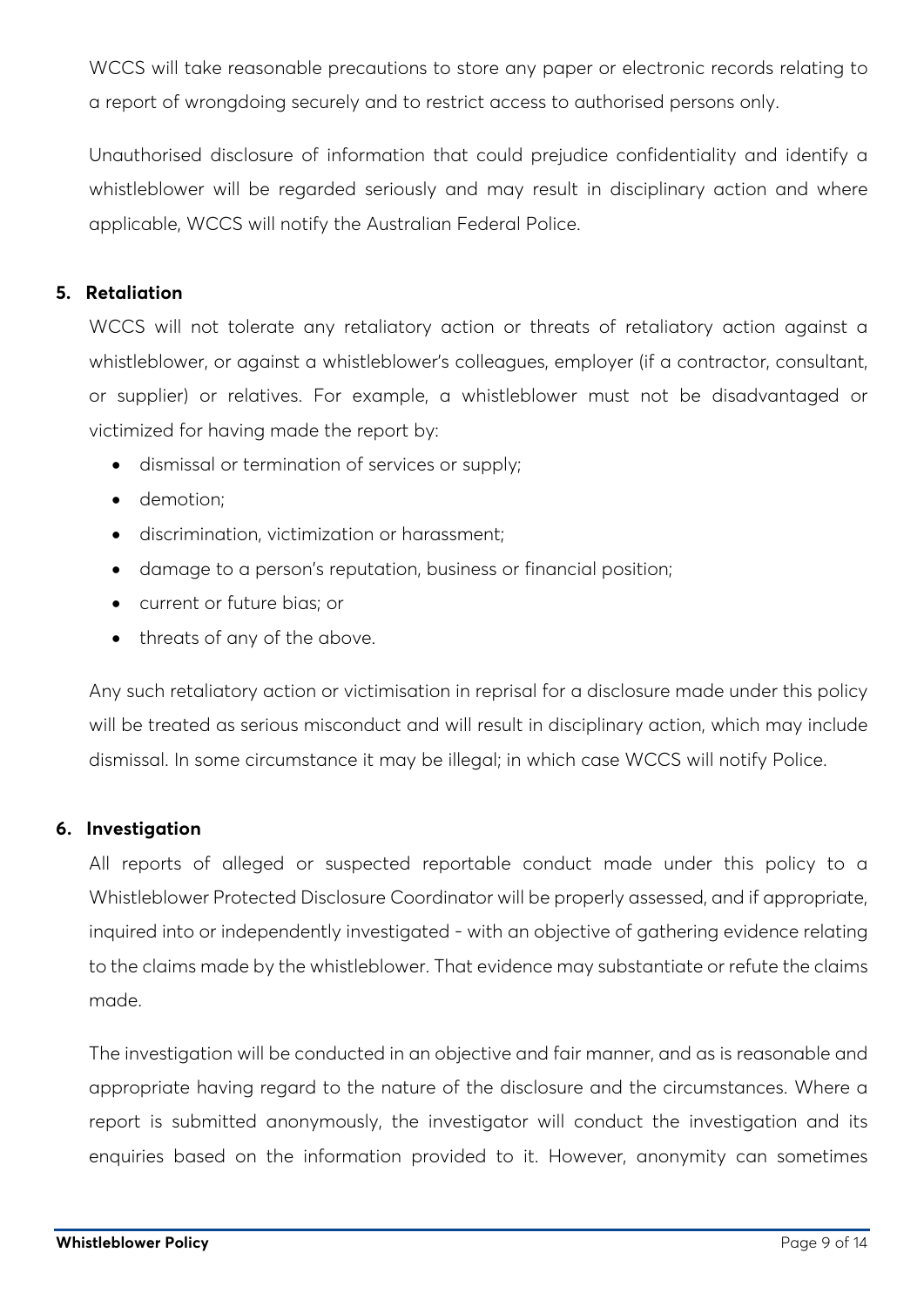prevent the investigator from taking the issue further if the school is not able to obtain further information from the source of the report.

### <span id="page-9-0"></span>**7. Disclosure Management**

WCCS recognises that individuals against whom a report is made must also be supported during the handling and investigation of the reportable conduct report. WCCS takes reasonable steps to treat fairly any person who is the subject of a report, particularly during the assessment and investigation process in accordance with an established support protocol which may be extended to include appointing an independent protection officer to provide support.

Where a person is identified as being suspected of possible wrongdoing, but preliminary inquiries determines that the suspicion is baseless or unfounded and that no formal investigation is warranted, then the whistleblower will be informed of this outcome and the matter laid to rest.

The Whistleblowing Protected Disclosures Coordinator will decide whether or not the person named in the allegation should be informed that a suspicion was raised and found to be baseless upon preliminary review. This decision will be based on a desire to preserve the integrity of a person so named, to enable workplace harmony to continue unfettered and to protect the whistleblower where it is a bona fide disclosure.

Where an investigation does not substantiate the report, the fact that the investigation has been carried out, the results of the investigation and the identity of the person who is the subject of the report must be handled confidentially.

Generally, where an investigation is conducted and the investigator believes there may be a case for an individual to respond, the Investigator must ensure that a person who is the subject of a disclosure:

- is informed of the substance of the allegations;
- is given a fair and reasonable opportunity to answer the allegations before the investigation is finalised;
- has their response set out fairly in the Investigator's report; and
- is informed about the substance of any adverse conclusions in the investigator's report that affects them.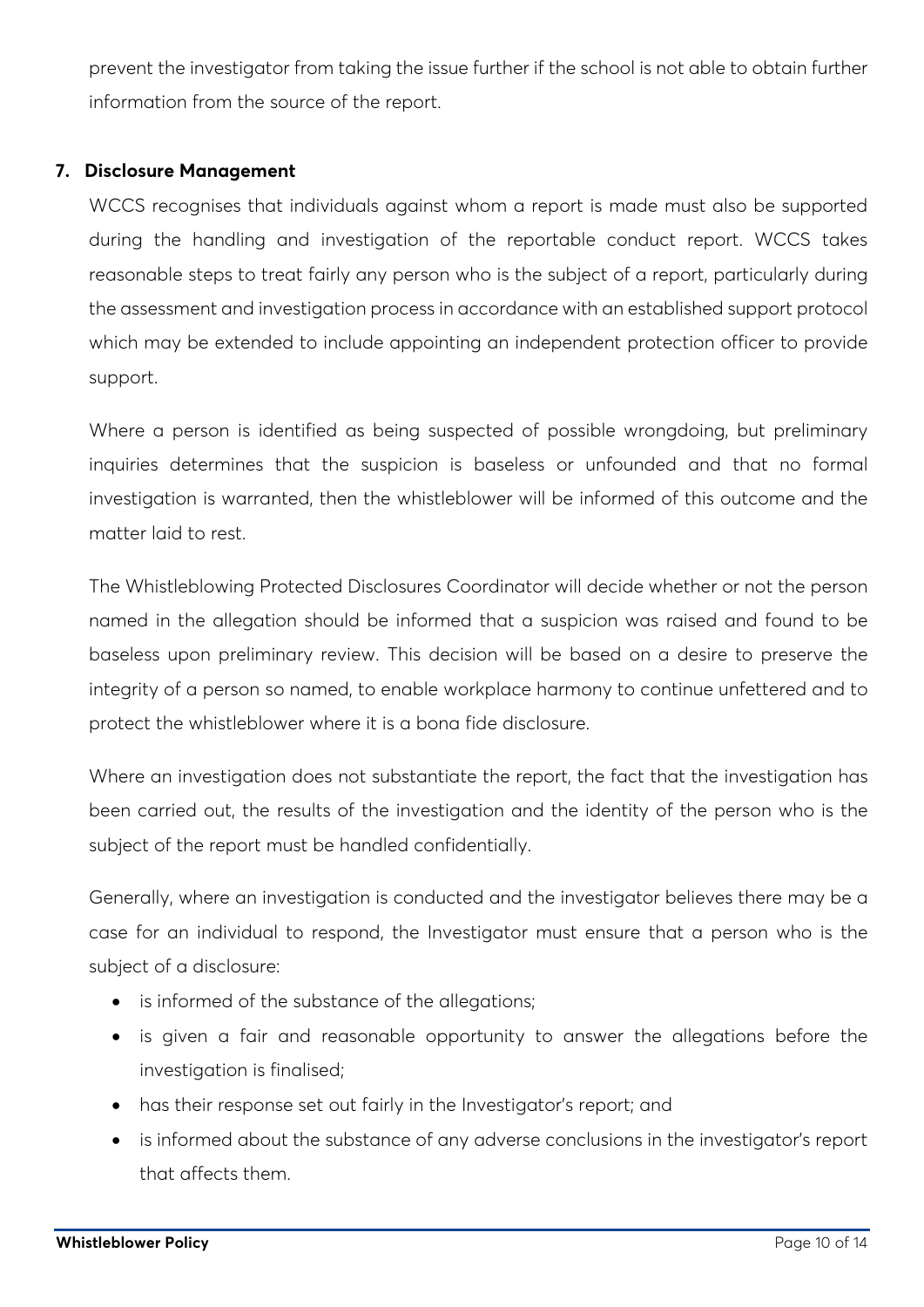Where adverse conclusions are made in an investigator's report about an individual, that individual has a right to respond to those conclusions prior to any action being taken by the School against them.

WCCS will give its full support to a person who is the subject of a report where the allegations contained in the report are clearly wrong.

### <span id="page-10-0"></span>**8. Failure to Comply**

Any breach of this Policy may result in disciplinary action that could result in severance from the organisation.

### <span id="page-10-1"></span>**9. Related Policies**

Other organisational policies that should be read in conjunction with this policy and with WCCS's ethical value principles include WCCS's:

- Statement of Faith
- Board and Staff Codes of Conduct
- Conflicts of Interests Policy
- WCCS Constitution
- Communication & Grievance Policy
- Financial Management Policy

### <span id="page-10-2"></span>**MAINTENANCE & REVIEW**

The Whistleblower Policy will be publicised in such a way that the whole school community is reasonably aware of its contents and obligations. A copy of the policy will be available on the WCCS website, along with other WCCS policies and procedures, and it will be included in regular communication of WCCS requirements.

In addition, WCCS ensures that its procedures are very familiar to all Board members, employees and contractors in the following manner:

- the policy and any update are distributed to Board members and staff;
- all new Board members and staff must confirm that they have read the policy;
- an overview of the policy is available to all contractors and their staff and is included in site induction processes; and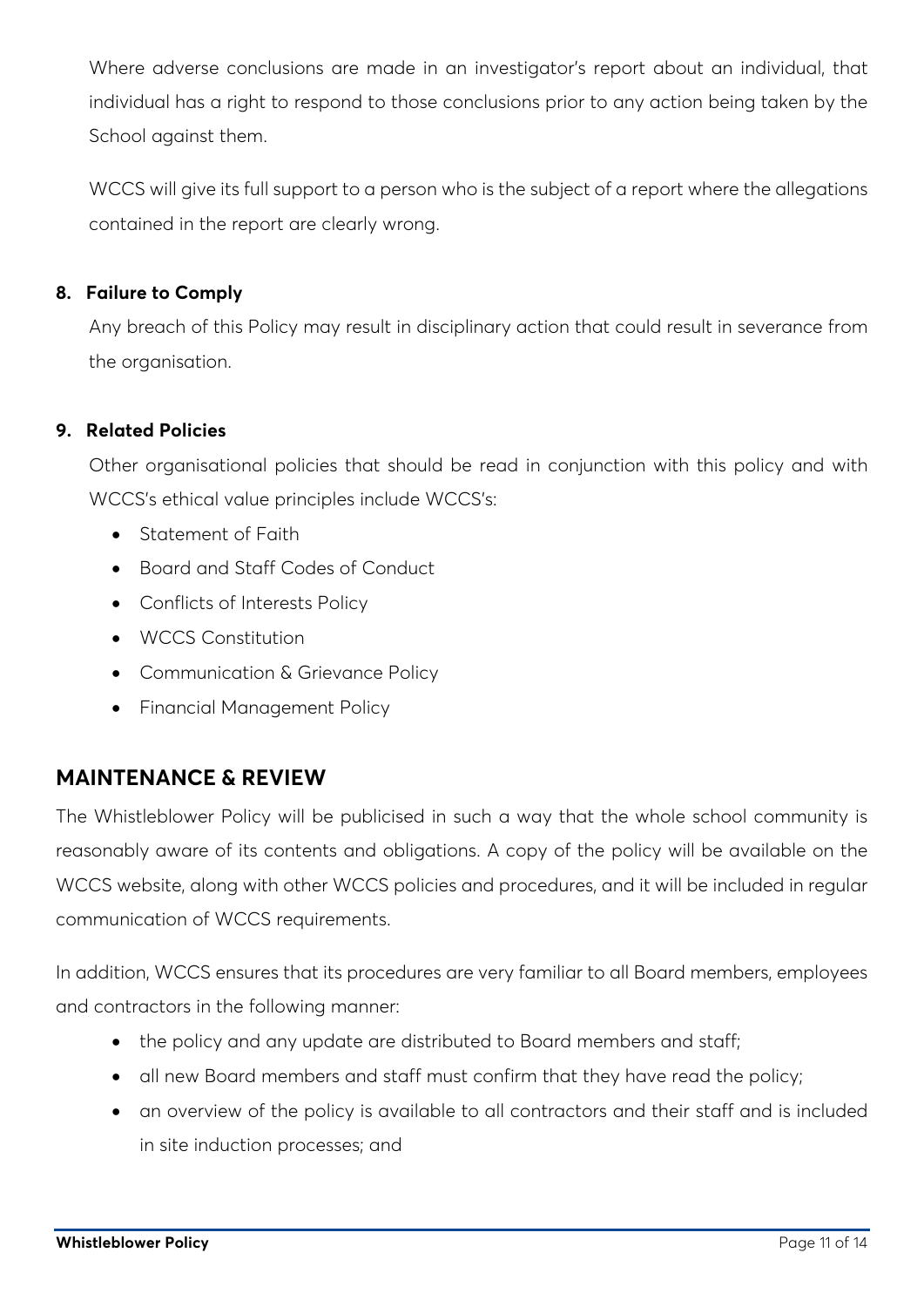• periodic on-going training in the policy, in conjunction with both the Board and Staff Codes of Conduct, (which outline what the WCCS considers to be acceptable behaviour and practices).

The Board will review this policy annually to ensure that it meets best practice standards, complies with the applicable legislative and regulatory requirements and meets the needs of the School and the Board.

All Governance policies that are relevant to the School Board, including this policy, can be located on the WCCS Board Portal. The portal is located at [www.ourcatherder.com.](http://www.ourcatherder.com/) The Board Secretary has responsibility for the administration of the portal in conjunction with the School Principal. A login and password will be required for all Board members to access the WCCS Board Portal. All policies that are reviewed and updated are placed on the portal to ensure that the most current version of each policy is readily accessible for all Board members.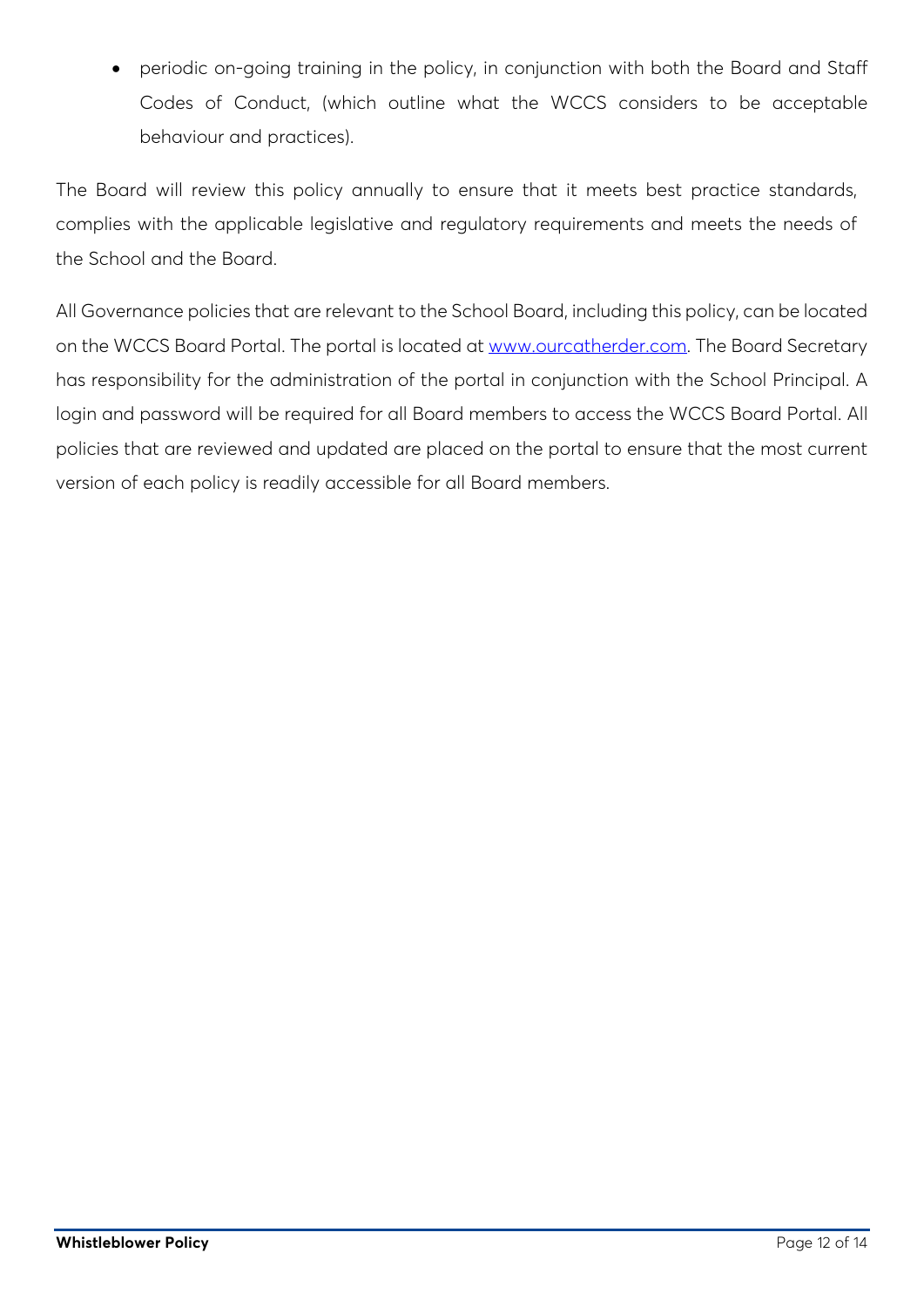## <span id="page-12-0"></span>**APPENDIX 1: FLOWCHART OF REPORTABLE CONDUCT PROCESS**